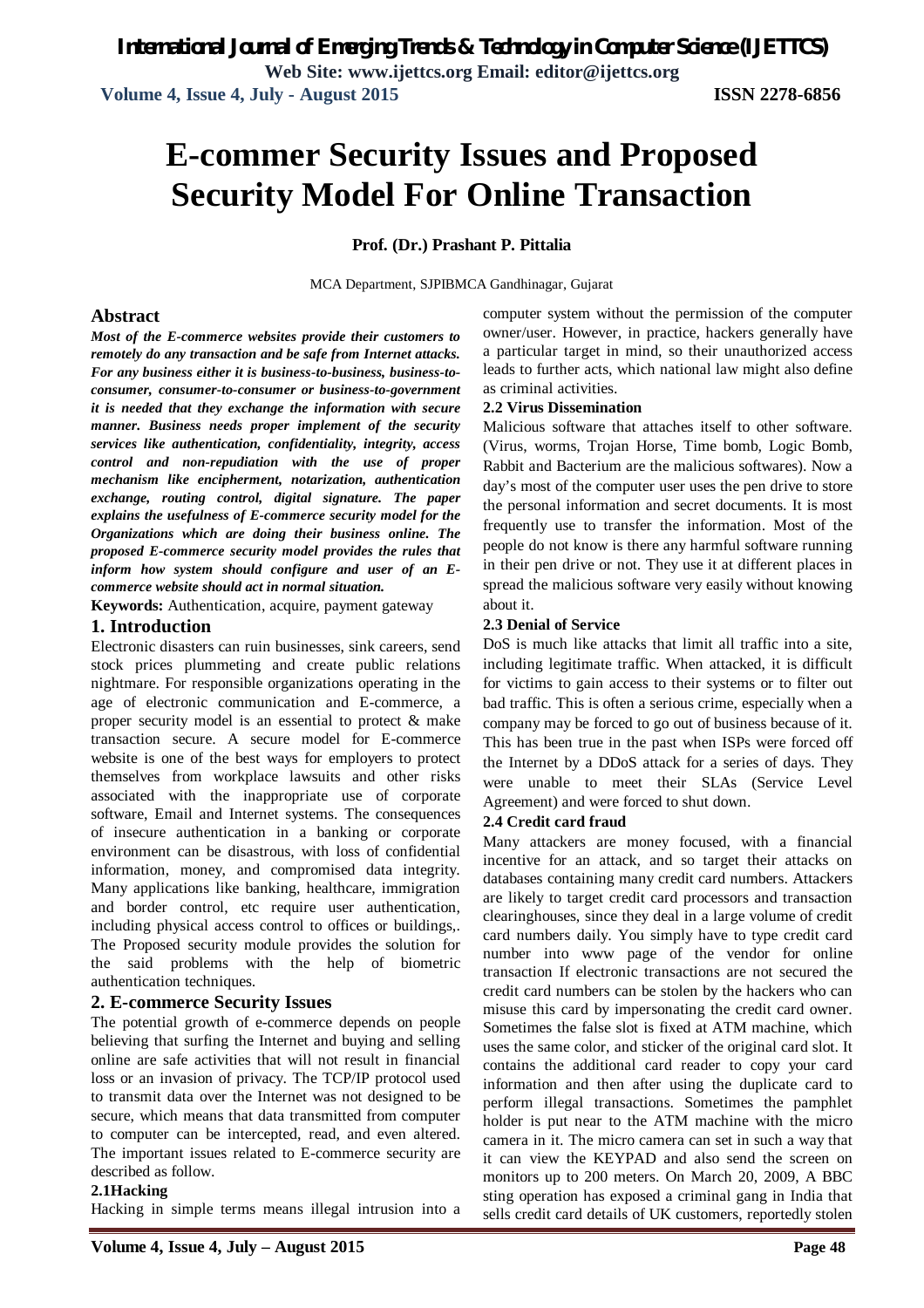## *International Journal of Emerging Trends & Technology in Computer Science (IJETTCS)* **Web Site: www.ijettcs.org Email: editor@ijettcs.org**

 **Volume 4, Issue 4, July - August 2015 ISSN 2278-6856**

from call centers in India. This gang was sold the credit and debit card details at \$10 a card.

### **2.5 Damage of Data and Code**

Most organizations now depend to some extent on computerized information systems, and any act resulting in significant corruption or deletion of corporate data could have serious implications on their ability to transact business. Companies and individuals depend on the integrity of the data that they access from the Internet. For example a customer will make a purchasing decision based on the price shown on a web page. If this price has been altered because of a security breach, the online company could risk losing money, the customer, or both. A company could access its website one morning to find a competitor's address in place of its own. Another form of vandalism occurs when an individual attempts to crash computers and servers by sending huge files or thousands of messages to the same email address at once.

### **2.6 Wi-Fi Hacking**

Most computers built during the past five years come with Wi-Fi built in and usually enabled in the promiscuous mode; this means that a savvy hacker can set up a Wi-Fi access point nearby and cause this Wi-Fi enabled computer to dutifully connect to that rogue access point. The access point's operator can then easily add, remove, or modify files in the targeted computer, even if that computer's owner never consciously connected to the Internet.

### **2.7 Silent Intrusion**

Cyber criminals gain access to systems without authorization and without setting off any detection devices. This is often the most nebulous type of intrusion, since the victim is unaware of the presence of an unauthorized user who may be there to collect data via key loggers and Trojan horses. The purpose of this type of access is specifically passive and is mean to allow the attacker to maintain long-term- access.

### **2.8 Salami Attack**

In such crime criminal makes insignificant changes in such a manner that such changes would go unnoticed. Criminal makes such program that deducts small amount like Rs. 0.50 per month from the account of all the customer of the Bank and deposit the same in his account. In this case no account holder will approach the bank for such small amount but criminal gains huge amount.

### **2.9 Cyber Stalking, Defamation**

The Criminal follows the victim by sending emails, entering the chat rooms frequently. The Criminal sends emails containing defamatory matters to all concerned of the victim or post the defamatory matters on a website. (Disgruntled employee may do this against boss, ex-boys friend against girl, divorced husband against wife etc)

### **2.10 Software Privacy**

Theft of software through the illegal copying of genuine programs or the counterfeiting and distribution of products intended to pass for the original. Retail revenue losses worldwide are ever increasing due to this crime. It can be done in various ways like End user copying, Hard disk loading; Illegal downloads from the Internet etc.

### **2.11Spoofing**

Getting one computer on a network to act as if to have the identity of another computer, usually one with special access privileges, so as to obtain access to the other computers on the network.

### **2.12 Loss of Data**

If you loss data, you loss customers and control, opening yourself up to possibilities for fraud. You could loss data for physical reasons (hard drive crashed), because you were hacked, or because you were careless. Loss or unauthorized use of data can be attributed to three causes: theft, fraud, and human error.

### **3. PROPOSED SECURITY MODEL FOR E-COMMERCE WEBSITES**

The proposed model differentiates the responsibilities of parties involved in E-commerce payment transaction processing. The parties associated with a payment transaction cycle are Card Issuers, Card Holders, Card-Acquirers and Merchants. The Merchant have close relation with Card-Acquirers. The Cardholders have close relationships with Card Issuers. The Model defines the following three domains.

### **3.1 Issuer Domain**

An issuer is a financial institution that maintains the relationship with cardholder. It issues cards to its cardholders for payment of online transaction. A cardholder is an authorized user who uses a web browser to interact with e-commerce merchant's site for online purchase. The issuer is responsible to enroll the cardholders in the service by accepting the biometric information; verify the identity of each cardholder who enrolls, and authenticate cardholders by their biometric information during online purchases. The issuer system handles communication with merchants and a centralized directory, which acts as a communications intermediary between the Merchants and Issuers.

The software deployed by the issuers needs to be integrated with their back-end card systems providing access to cardholder information. After the enrollment of cardholder on issuer site, he/she does not need to install any specific software on their side. They have to just use a standard (SSL enabled) browser to conduct their transactions.

### **3.2Acquirer Domain**

An acquirer is a financial institution that contracts with merchants to accept and process cards for payment of goods and services. An acquirer is often referred to as the "merchant bank". The Acquirer is responsible for defining the procedures to ensure that merchants participating in Internet transactions are operating under a merchant agreement with the Acquirer. In short, Acquirers are responsible for deploying a payment gateway and Merchants install the payment gateway plug-ins, along with a Merchant Plug-in (MPI) provide by ePayments Services provider, to handle communication with the Central Directory and Credit Card Issuer.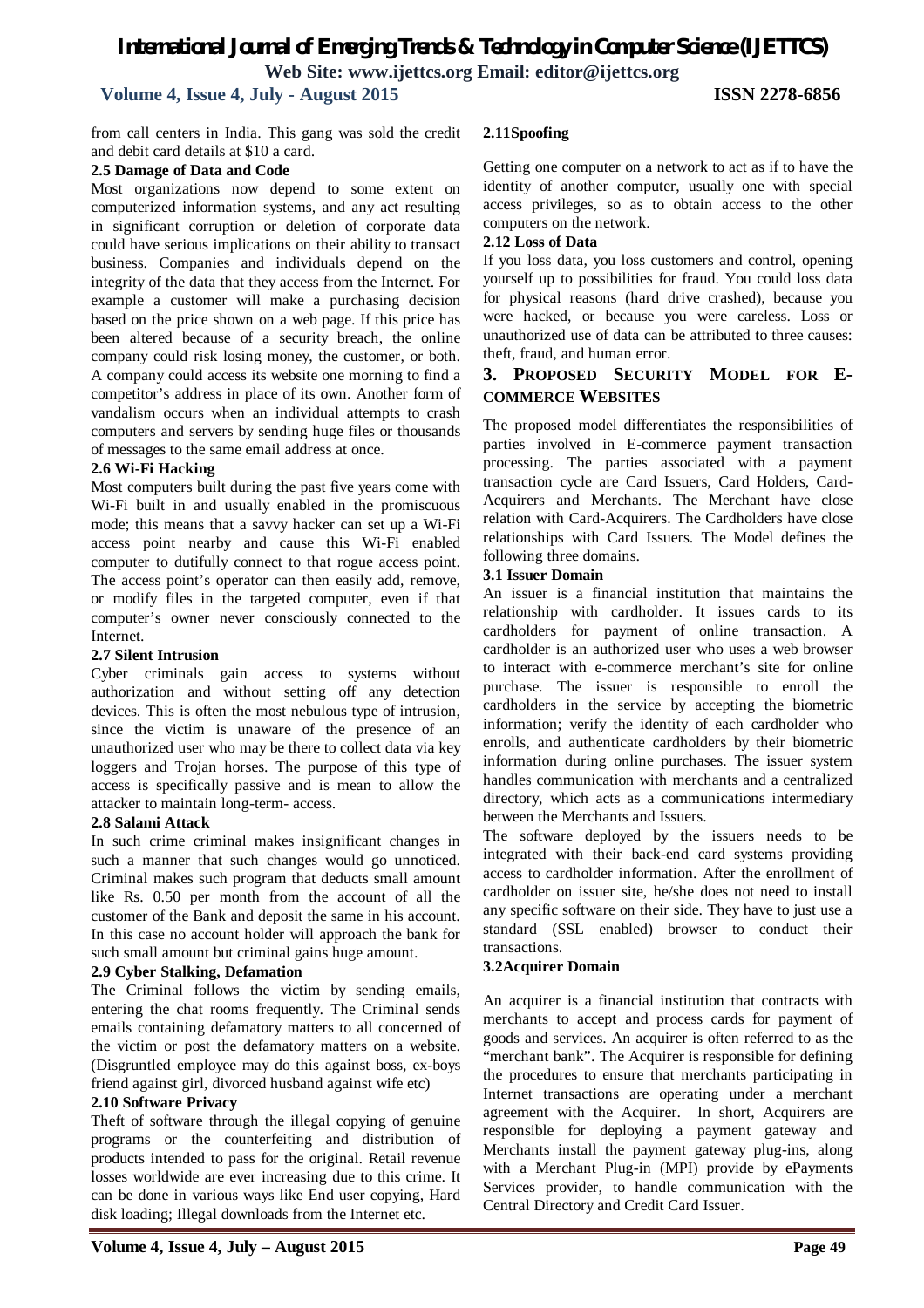### *International Journal of Emerging Trends & Technology in Computer Science (IJETTCS)* **Web Site: www.ijettcs.org Email: editor@ijettcs.org**

 **Volume 4, Issue 4, July - August 2015 ISSN 2278-6856**

As the cardholder enrolled them to card Issuers, their biometric information is transferred over the Access Control Servers (ACS). The Directory is an Internet based Directory, providing lookup information on participating credit card Issuers and the location of their Access Control Servers (ACS) on the Internet. The ACS's help in authenticating the card-holders based upon pre-registered information provided by cardholder during the time of enrolment. Merchants communicate with the Directory through ePayments Services provider, in order to provide authenticated transactions. The Payments Technology Company Directory utilizes the normal Payments Technology Company Network communication channel between Issuers and Acquirers for credit card authorizations.

### **3.3Interoperability Domain**

Payment technology company Network is a collection of systems that supports the electronic transmission of all card authorization between acquirers and issuers and facilitates the settlement of funds. Interoperability Domain is responsible for exchange of E-commerce transactions between the Issuer and Acquirer with a common protocol and the Payments Technology Company Directory and Network.

#### **3.4Model Desing and Operations**

The Model contains two main functions Enrolment and

### Authentication. **3.4.1Enrollment**

Through the use of enrolment process cardholders are enabled to use the Secure Services. When cardholders enroll, they are asked for biometric data and personal information like a password and a Personal Assurance Message. After collecting this data and verified by the Issuer, the card holder is considered to be enrolled in secure methodology.

The Enrolment Server passes the record of enrollment to the Issuer's Access Control Server. In future whenever the cardholder conducts an E-commerce transaction on Merchant website for payment, a secure authentication request is generated and Access Control Server will be queried to certify that the cardholder is in fact enrolled in Secure Model.<br>BOMAIN



**Figure 1.** Model for secure transaction

### **Steps involved in a enrolment process**

Cardholder goes to Issuer website for the registration and then he/she goes to enrolment web page and provides card details and other identification information specified by the Issuer and biometric data such as (fingerprints, face, voice, signature and iris) that he/she wants to use for secure transaction.

Issuer Validates Cardholder personal and biometric information and notifies the cardholder of successful completion of the enrolment process.

Enrolment Server then sends the confidential data to the Access Control Server (ACS), including the newly enrolled card number and biometric data required for subsequent purchase authentication.

### **3.4.2Authentication**

After enrolment, the cardholder is allow to shop at any participating merchant site where the merchant is enabled by integrating his/her site with Merchant Plug-In, which the merchant can obtain from a ePayments Services provider. The Merchant Server Plug-in obtains the cardholder information and is able to access the Issuer's Access Control Server to validate the cards participation in the service.

After the cardholder clicks "Buy" or "Check-out", the MPI (E-payment service provider) sends a message to the Payment technology company directory containing the cardholder account number. Through an exchange of messages, the Payment technology company Directory and the Access Control Server (ACS) determine if the cardholder is enrolled in secure service. A message is returned to the Merchant Server plug-in, indicating the result. The MPI then sends an authentication request to the Access Control Server (ACS) through the cardholder's browser and the Access Control Server performs the biometric authentication routine defined by the Issuer; e.g., it may demand for fingerprints, face, iris, signature, voice etc., as the case may be. The Access Control Server now sends the results of the authentication to the Merchant Server Plug-in. If this response from the Access Control Server indicates successful authentication, the MPI returns the successful authentication response to the Merchant and the transaction is processed as usual.

### **Steps involved in an Authentication process**

The Cardholder clicks on "Checkout" button at the Merchant site in shopping cart and enter the card number and clicks "OK".

The MPI queries the Directory Server for Issuer Participation and sending the card number. The Directory server queries appropriate Access Control Server to determine whether the authentication is available for the card number. ACS responds to Directory Server. Directory Server forwards ACS response to MPI.

The MPI sends Cardholder authentication request to the Access Control Server through Cardholders browser where he/she use the biometric device to provide the one of biometric value.

The ACS challenges the Cardholder for his/her biometric data then verifies it and returns the authentication to the